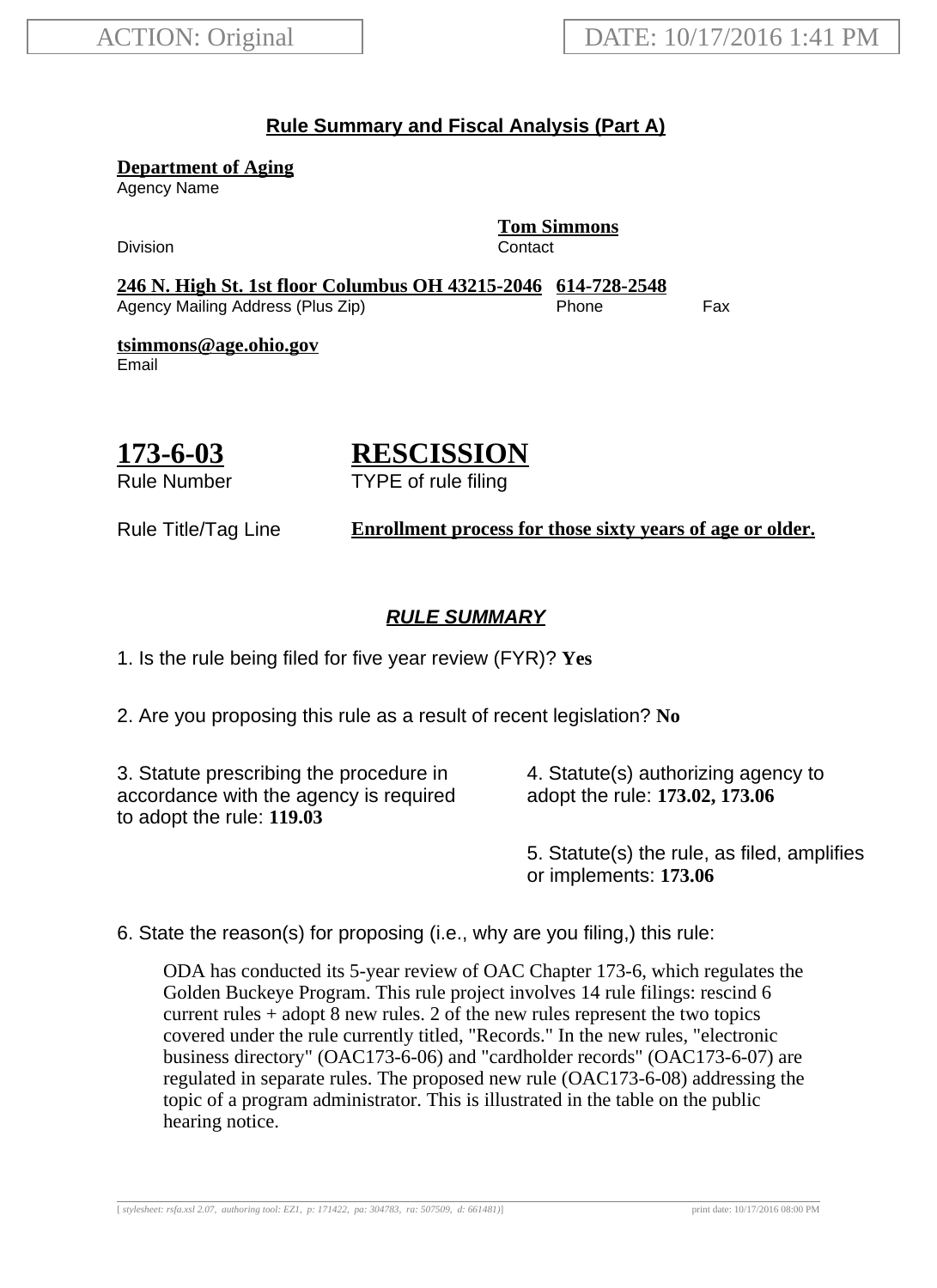7. If the rule is an AMENDMENT, then summarize the changes and the content of the proposed rule; If the rule type is RESCISSION, NEW or NO CHANGE, then summarize the content of the rule:

This rule ODA is proposing to rescind establishes the enrollment process for persons 60+. ODA is simultaneously proposing to replace the rule with a proposed new rule.

8. If the rule incorporates a text or other material by reference and the agency claims the incorporation by reference is exempt from compliance with sections 121.71 to 121.74 of the Revised Code because the text or other material is **generally available** to persons who reasonably can be expected to be affected by the rule, provide an explanation of how the text or other material is generally available to those persons:

This rule does not directly incorporate by reference a form. Instead, this rule mentions an application. "Application" is a term defined by proposed new rule OAC173-6-01 to be form ODA0023. ODA has uploaded a copy of the form to OAC173-6-01.

9. If the rule incorporates a text or other material by reference, and it was **infeasible** for the agency to file the text or other material electronically, provide an explanation of why filing the text or other material electronically was infeasible:

See the attachment to OAC173-6-01.

10. If the rule is being **rescinded** and incorporates a text or other material by reference, and it was **infeasible** for the agency to file the text or other material, provide an explanation of why filing the text or other material was infeasible:

See the attachment to OAC173-6-01.

11. If **revising** or **refiling** this rule, identify changes made from the previously filed version of this rule; if none, please state so. If applicable, indicate each specific paragraph of the rule that has been modified:

*Not Applicable.*

#### 12. Five Year Review (FYR) Date: **10/17/2016**

(If the rule is not exempt and you answered NO to question No. 1, provide the scheduled review date. If you answered YES to No. 1, the review date for this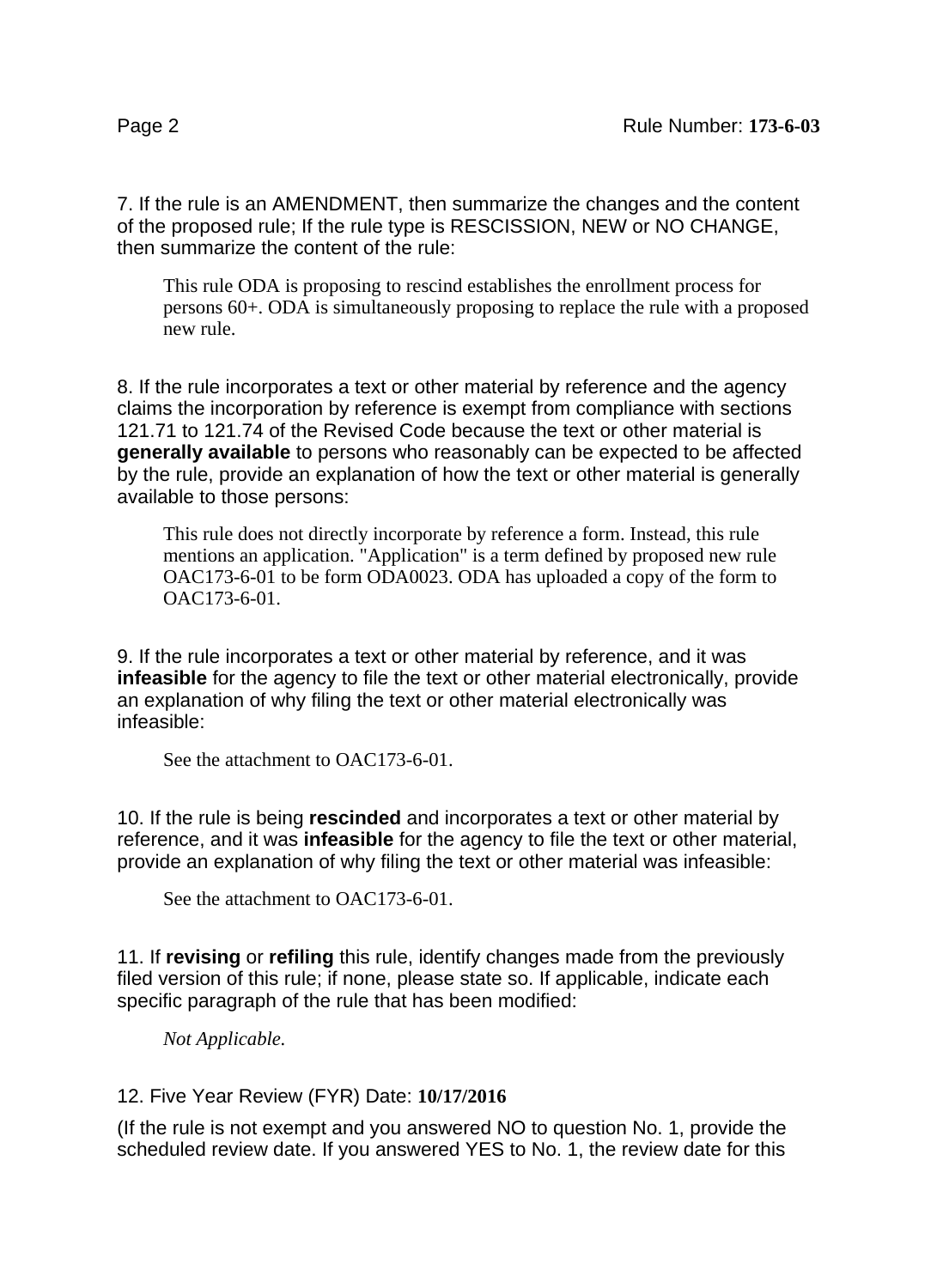rule is the filing date.)

NOTE: If the rule is not exempt at the time of final filing, two dates are required: the current review date plus a date not to exceed 5 years from the effective date for Amended rules or a date not to exceed 5 years from the review date for No Change rules.

## **FISCAL ANALYSIS**

13. Estimate the total amount by which this proposed rule would **increase / decrease** either **revenues / expenditures** for the agency during the current biennium (in dollars): Explain the net impact of the proposed changes to the budget of your agency/department.

This will have no impact on revenues or expenditures.

0.00

ODA estimates all filings in this rule package will have no impact upon the biennial budget the Ohio General Assembly established for ODA because ODA has no authority to outspend its appropriations. Additionally, none of the language proposed for rescission or adoption would obligate ODA to increase spending.

14. Identify the appropriation (by line item etc.) that authorizes each expenditure necessitated by the proposed rule:

The program administrator administers certain program functions (e.g., card production) without charging ODA.

However, the work of ODA employees to administrate the program comes from GRF-490-321 Operating Expenses.

15. Provide a summary of the estimated cost of compliance with the rule to all directly affected persons. When appropriate, please include the source for your information/estimated costs, e.g. industry, CFR, internal/agency:

The 2 costs of compliance created by the rule are (1) the time it would take for a person who was not automatically enrolled to visit a sign-up site to enroll and (2) the time it would take to request a replacement card.

16. Does this rule have a fiscal effect on school districts, counties, townships, or municipal corporations? **No**